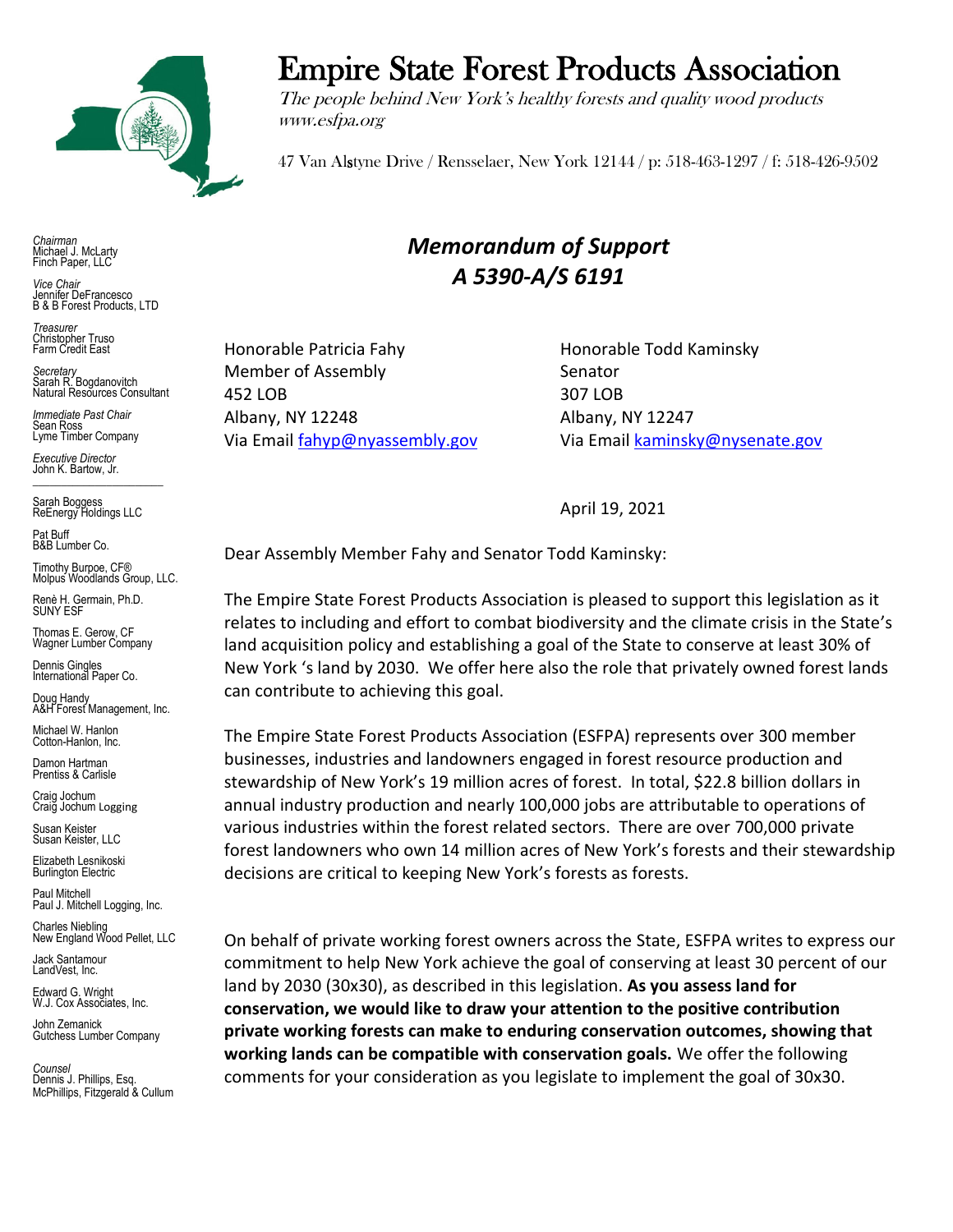#### **Amounts Matter and Private Forest Lands are Huge**

Approximately 14 million acres – or 75% – of the forests in New York are on private land, owned by individuals, families, small and large businesses, and New Yorkers who invest in forests for enjoyment, recreation forest management and retirement. Through a continuing cycle of growing, harvesting, and regenerating, private working forests provide 90% of the renewable supply of wood and fiber needed for lumber, paper, and packaging, and more than 5,000 items that consumers use every day. Research shows that strong markets for forest products keep private working forests and the economic and environmental benefits they provide intact, preventing their conversion to other land uses.

Private working forests are a critical nature-based solution to many of our most pressing environmental challenges. Combined, our public and private forests sequester enough net carbon each year to offset over 26 Million Metric Tons of carbon emissions. Over 70% of this net sequestration comes from private working forests. In addition, wood produced from private working forests reduces the carbon footprint of the built environment, because wood used in building construction has low embodied carbon (the amount of carbon emitted to produce it) compared to other building materials, and it stores carbon for long periods of time.

Private working forests are also home to sixty percent of our at-risk species, making them critical to wildlife conservation. Actively managed working forests provide a full range of species habitat, including new regeneration, open canopy, older forest habitats, and riparian habitats protected through the use of best management practices. Private working forest owners share a deep commitment to furthering conservation goals on their lands. **Collaboration between private forest owners and state and federal agencies is proven to drive conservation outcomes, often precluding the need for regulatory listings.** 

While state and federal agencies have a mandate to conserve and protect America's wildlife, all Americans can play a role in achieving positive conservation outcomes. Private working forests provide one of the best opportunities for the Biden Administration's 30x30 initiative to achieve wildlife conservation at scale.

#### **Conservation Tools on Private Lands**

There are a few tools available to help conserve forests, public acquisition just being one of them. We want to highlight three additional tools that have proven to work at scale. First, are working forest conservation easement. Under Article 49 of the Environmental Conservation Law the State has the authority to purchase working forest conservation easements. Over the past 30 years this has resulted in over 800,000 acres of easements being acquired. The State buys the development rights while fee owners have invested billions of dollars into their ownership and management of these lands for timber values. In addition, virtually all these eased properties are under forest third party audited sustainable forest management programs not only ensuring good forest practices but protecting biodiversity, species of greatest conservation concern and social justice concerns.

Second, we worked in 2019 for inclusion of the Easements for Land Trusts line in the Environmental Protection Fund (EPF) which would help finance easements on forest lands (among others) which will bring the easement tool to landowners of all size ownerships. The days of purchasing State easements